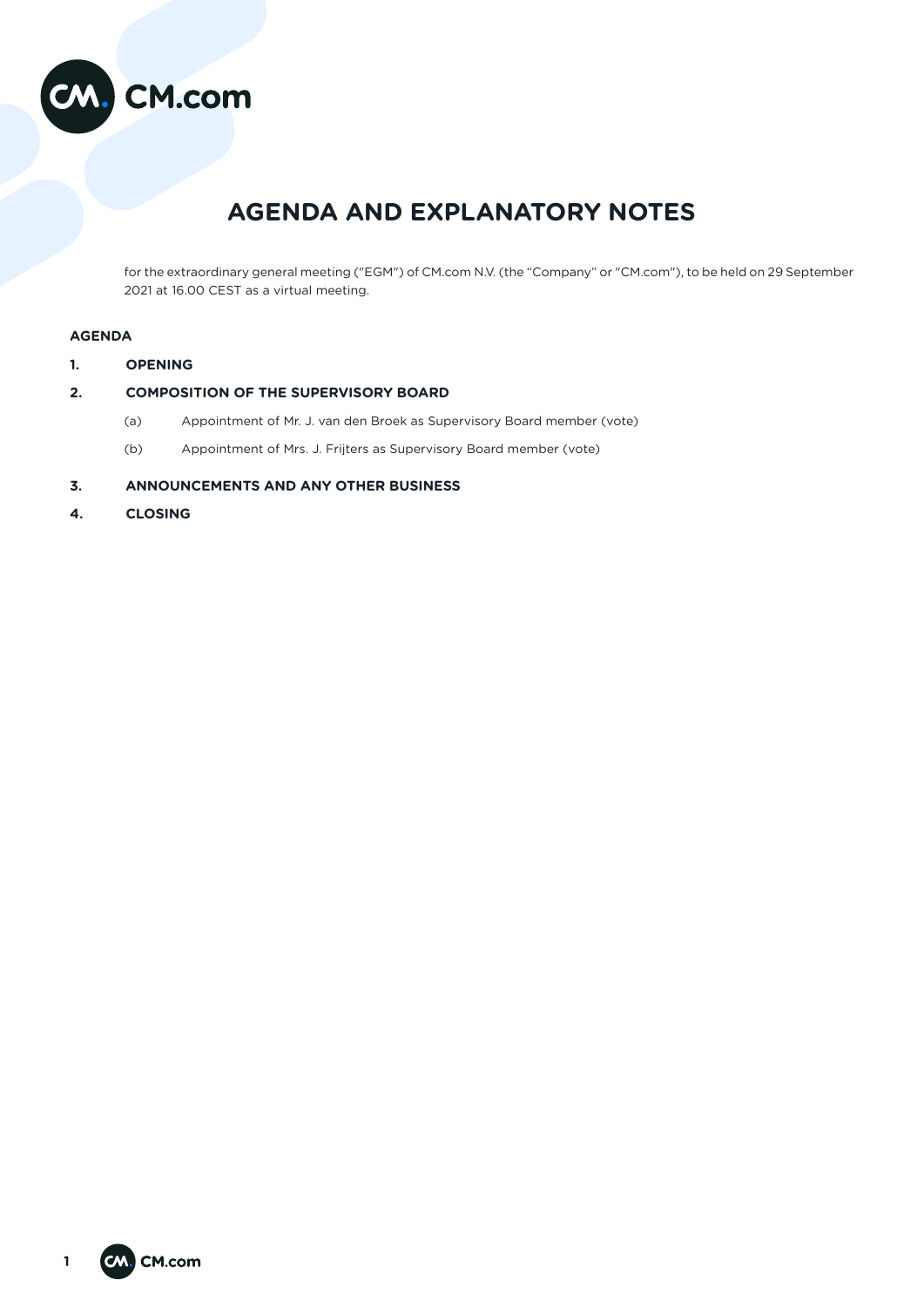# **EXPLANATORY NOTES TO THE AGENDA1**

#### Agenda item 2: Composition of the Supervisory Board

On 12 August 2021, the Company announced that Mr. De Buck, member of the Company's Supervisory Board with the title vice-chairman, decided to resign from the Supervisory Board as per 30 September 2021. Before his resignation, the Supervisory Board has been searching for valuable additions to the Supervisory Board in order to further strengthen the Supervisory Board in the fields of international knowledge, listed companies, IT and diversity. This search resulted in the Supervisory Board making a binding nomination for the appointment of two new members to the Supervisory Board in accordance with article 7.6.2 of the Company's articles of association.

Following the appointment of both nominees, the Supervisory Board is confident that it will continue to have the combined experience, expertise and diversity to best carry out its responsibilities and its duties with regard to CM.com – also taking into account the paced growth of the Company.

#### Agenda item 2(a): Appointment of Mr. J. van den Broek as Supervisory Board member

The Supervisory Board proposes to, in accordance with its binding nomination, appoint Mr. J. (Jacques) van den Broek as a member of the Supervisory Board, for a term beginning at the close of the EGM and ending at the close of the annual general meeting that is to be held in 2025. Further information on Mr. Van den Broek and the reasons for his proposed appointment can be found below.

#### Reasons for the proposed appointment:

The Supervisory Board has nominated Mr. Van den Broek (Dutch, 61) for appointment in view of his extensive experience as a CEO in leading a renowned and listed multinational, as well as his knowledge on compliance, corporate governance and stock exchange rules. As a seasoned corporate executive with a track record in HR innovation processes, he is seen as a very good fit to CM.com. His business experience complements the current state of the Company's paced growth, retaining CM.com's DNA and culture. Furthermore, Mr. Van den Broek fits the Supervisory Board Profile. The proposed appointment of Mr. Van den Broek is supported by the Management Board.

## Further information on Mr. Van den Broek:

- Profession/main occupation: Executive director.
- Other supervisory positions:
	- Member of the supervisory board of the Dutch foundation Goldschmeding Stichting voor Mens, Werk en Economie.
- Relevant other positions:
	- CEO and Chair of the Executive Board of Randstad N.V.;
	- Member of the advisory board of Rotterdam School of Management, Erasmus University.
- Relevant former positions:
	- CEO of newmonday.com;
	- Several positions at Randstad, including director of Randstad Inhouse Services, Denmark and Switzerland;
- Amount of shares held in the Company (17 August 2021): No shares.

1  *The convening notice, agenda with notes, and proxy voting form in respect of the EGM can be found on our website: https://www.cm.com/investor-relations/corporategovernance/general-meetings/, and are available for inspection at the Company's headquarters, Konijnenberg 30 in Breda, the Netherlands.*